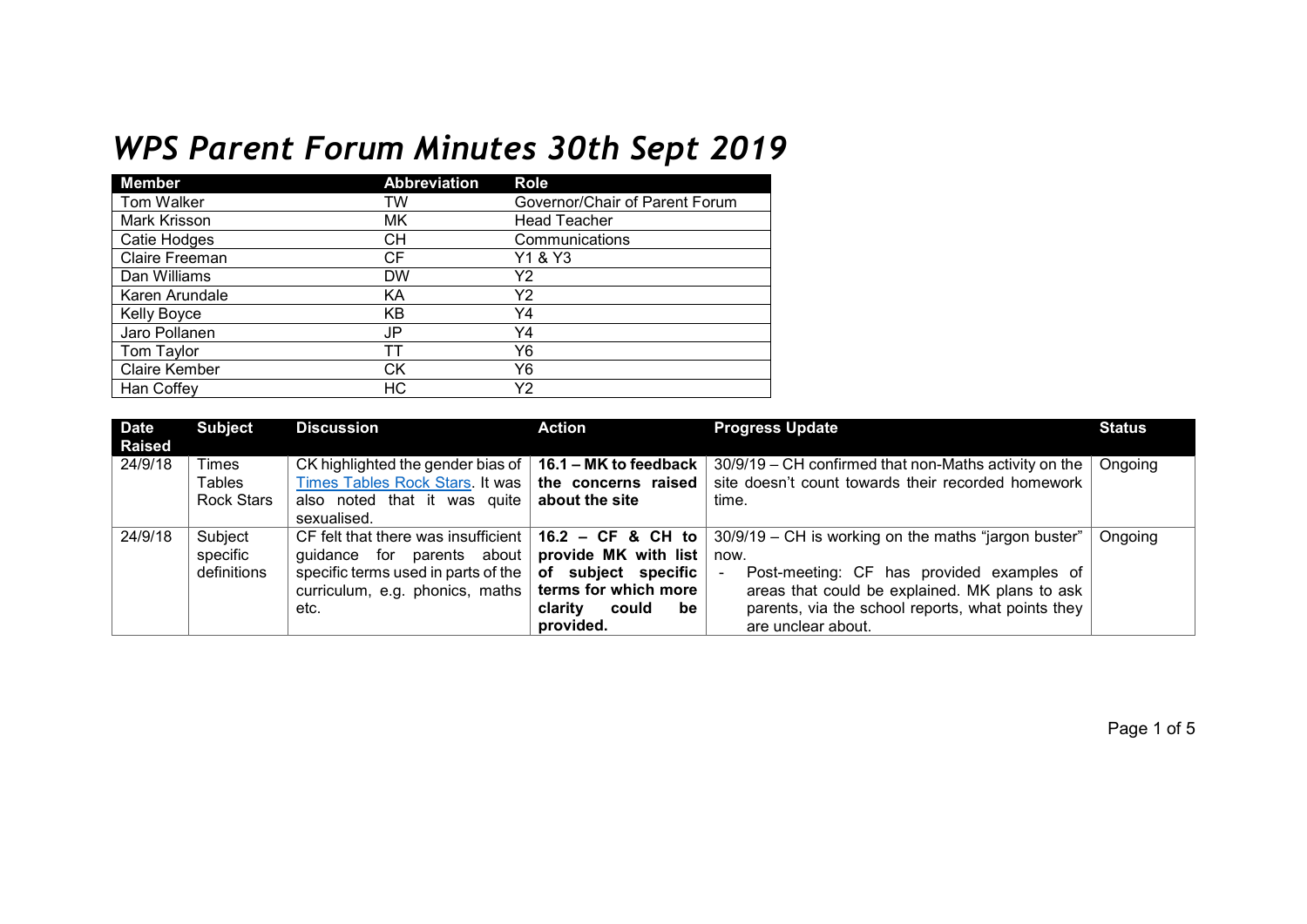| <b>Date</b><br><b>Raised</b> | <b>Subject</b>         | <b>Discussion</b>                                                | <b>Action</b>                                                                                                                                                                                  | <b>Progress Update</b>                                                                                                                                                                                                                                                                                                                                                                                                                                                                                                                                                                                                                                     | <b>Status</b> |
|------------------------------|------------------------|------------------------------------------------------------------|------------------------------------------------------------------------------------------------------------------------------------------------------------------------------------------------|------------------------------------------------------------------------------------------------------------------------------------------------------------------------------------------------------------------------------------------------------------------------------------------------------------------------------------------------------------------------------------------------------------------------------------------------------------------------------------------------------------------------------------------------------------------------------------------------------------------------------------------------------------|---------------|
| 28/1/19                      | Car parking            | High volume of traffic outside of<br>school.                     | CH<br>17.3.1<br>to<br>$\overline{\phantom{m}}$<br>if local<br>investigate<br>authority<br>could<br>introduce<br>yellow<br>lines around school.<br>17.3.3 TT to confirm<br>name of SCC contact. | 30/9/19 - The school is still awaiting a response from<br>SCC. MK will follow up with them.<br>New Action: TT to confirm name of SCC traffic<br>$\sim$<br>contact.<br>New Action: CH to ask parents in news letter if<br>$\blacksquare$<br>they have experienced any near-misses [It was<br>felt that real examples would help the school's<br>requests]                                                                                                                                                                                                                                                                                                   | Ongoing       |
|                              |                        |                                                                  |                                                                                                                                                                                                | 20/5/19<br>MK and CH have been liaising with parents<br>The school has explained to local residents that<br>the school is working to resolve parking problems<br>MK has requested help from Council<br>Suffolk Highways have suggested that road<br>markings outside school could be enforceable.<br>There have been entries in the news letter<br>CH provided the attached background info:<br>https://www.cleanairday.org.uk/noidling<br>$\circ$<br>https://idlingaction.london<br>$\circ$<br>https://www.theguardian.com/environme<br>$\circ$<br>nt/2017/jun/30/fine-motorists-idling-<br>outside-schools-to-cut-air-pollution-say-<br>health-watchdogs |               |
| 28/1/19                      | RSPB Wild<br>Challenge | CH highlighted the RSPB Wild<br>Challenge, and suggested that it | $17.4$ – CK to talk<br>Wild<br>suggest                                                                                                                                                         | 30/9/19 - The school will not be taking up the RSPB<br>initiative. Instead the school is making bird nests,                                                                                                                                                                                                                                                                                                                                                                                                                                                                                                                                                | Closed        |
|                              |                        | might be very good for the                                       | Challenge to Forest                                                                                                                                                                            | installing swift cams etc,                                                                                                                                                                                                                                                                                                                                                                                                                                                                                                                                                                                                                                 |               |
|                              |                        | children.                                                        | School organiser.                                                                                                                                                                              |                                                                                                                                                                                                                                                                                                                                                                                                                                                                                                                                                                                                                                                            |               |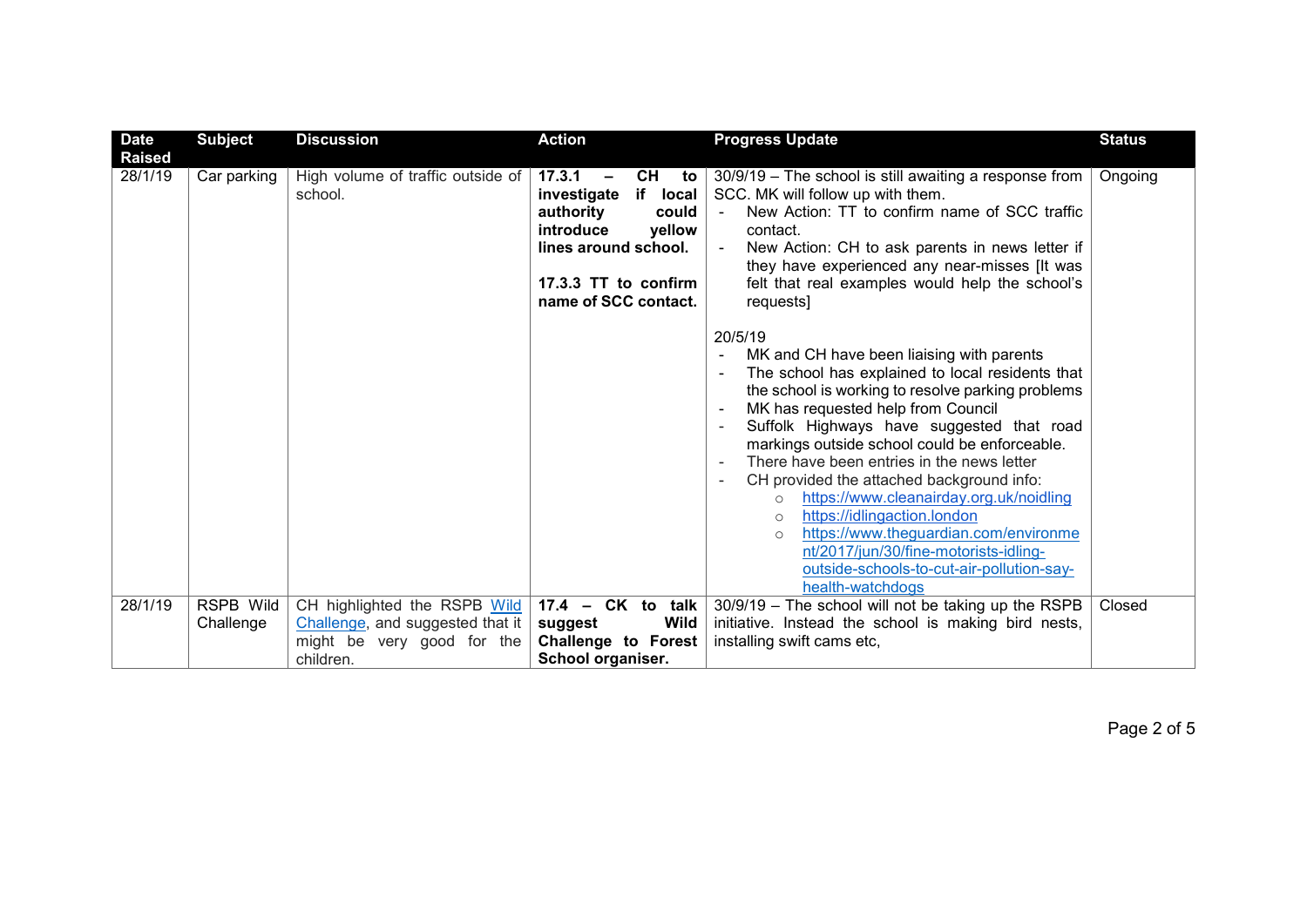| <b>Date</b><br><b>Raised</b> | <b>Subject</b> | <b>Discussion</b>                                                                                                                                                                                                                                        | <b>Action</b>                                                                                           | <b>Progress Update</b>                                                                                                                   | <b>Status</b> |
|------------------------------|----------------|----------------------------------------------------------------------------------------------------------------------------------------------------------------------------------------------------------------------------------------------------------|---------------------------------------------------------------------------------------------------------|------------------------------------------------------------------------------------------------------------------------------------------|---------------|
| 20/5/19                      | Bingo          | Many parents had observed that<br>bingo night was very loud.<br>There were also suggestions that<br>it was possibly inappropriate for<br>younger KS2 children to be<br>unaccompanied.                                                                    | 18.1 - CH to feedback<br>to FOWPS.                                                                      | 30/09/19 – CH recorded this in the school website's<br>Parent Forum summary notes. CH will mention this in<br>planning session in March. | Closed        |
| 20/5/19                      | Sports Day     | children<br>CK<br>observed<br>that<br>without parents in attendance<br>may feel isolated during picnic<br>time.<br>It was suggested that a hub could<br>be established for such children.<br>Volunteering<br>adults<br>could<br>support this initiative. | 18.2<br>CH<br>to<br>$\qquad \qquad -$<br>investigate use of area<br>for children<br>without<br>parents. | 30/9/19 - CH reported that they had done this with the<br>school council's help. Closed.                                                 | Closed        |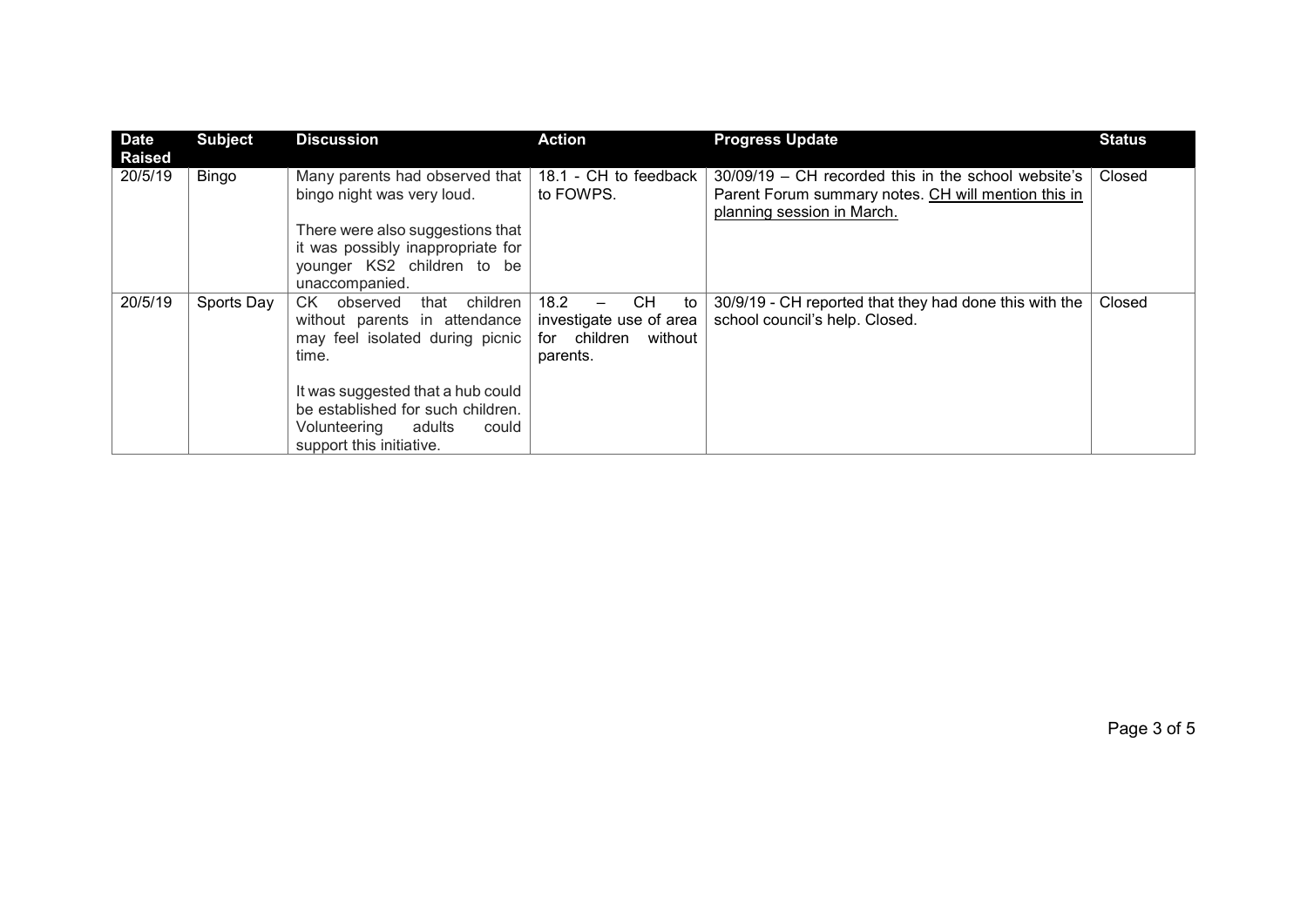| <b>Date</b>              | <b>Subject</b>                                    | <b>Discussion</b>                                                                                                                                                                              | <b>Action</b>                                                                             | <b>Progress Update</b> | <b>Status</b> |
|--------------------------|---------------------------------------------------|------------------------------------------------------------------------------------------------------------------------------------------------------------------------------------------------|-------------------------------------------------------------------------------------------|------------------------|---------------|
| <b>Raised</b><br>30/9/19 | Sports<br>kit<br>break<br>for<br>times.           | CK had observed that Y6 girls did<br>not appear to very physically<br>active at break times. She<br>wondered if there was any<br>appropriate sports kit that might<br>encourage more activity. | 19.1 MK to provide<br>update on new sports<br>kit.                                        |                        | <b>New</b>    |
|                          |                                                   | CH reported that the school<br>already has some vouchers that<br>could be exchanged for kit, and<br>that this matter had already been<br>raised at the school council.                         |                                                                                           |                        |               |
|                          |                                                   | Dennis Tattoo is also working<br>with Learning Ambassadors /<br>"Playmakers" to lead games.                                                                                                    |                                                                                           |                        |               |
| 30/9/19                  | Attracting<br>prospective<br>parents to<br>school | CK wondered if the school could<br>attract more parents to the<br>school through distribution of<br>flyers to local nurseries.                                                                 | 19.2 - CH to design<br>flyers for nurseries.                                              |                        | <b>New</b>    |
| 30/9/19                  | Tree<br>planting                                  | CK noted that the Woodland<br>Trust, are giving free saplings to<br>schools, ready for planning in<br>March.                                                                                   | 19.3 CK to forward<br>Woodland<br><b>Trust</b><br>scheme info to MK for<br>consideration. |                        | <b>New</b>    |